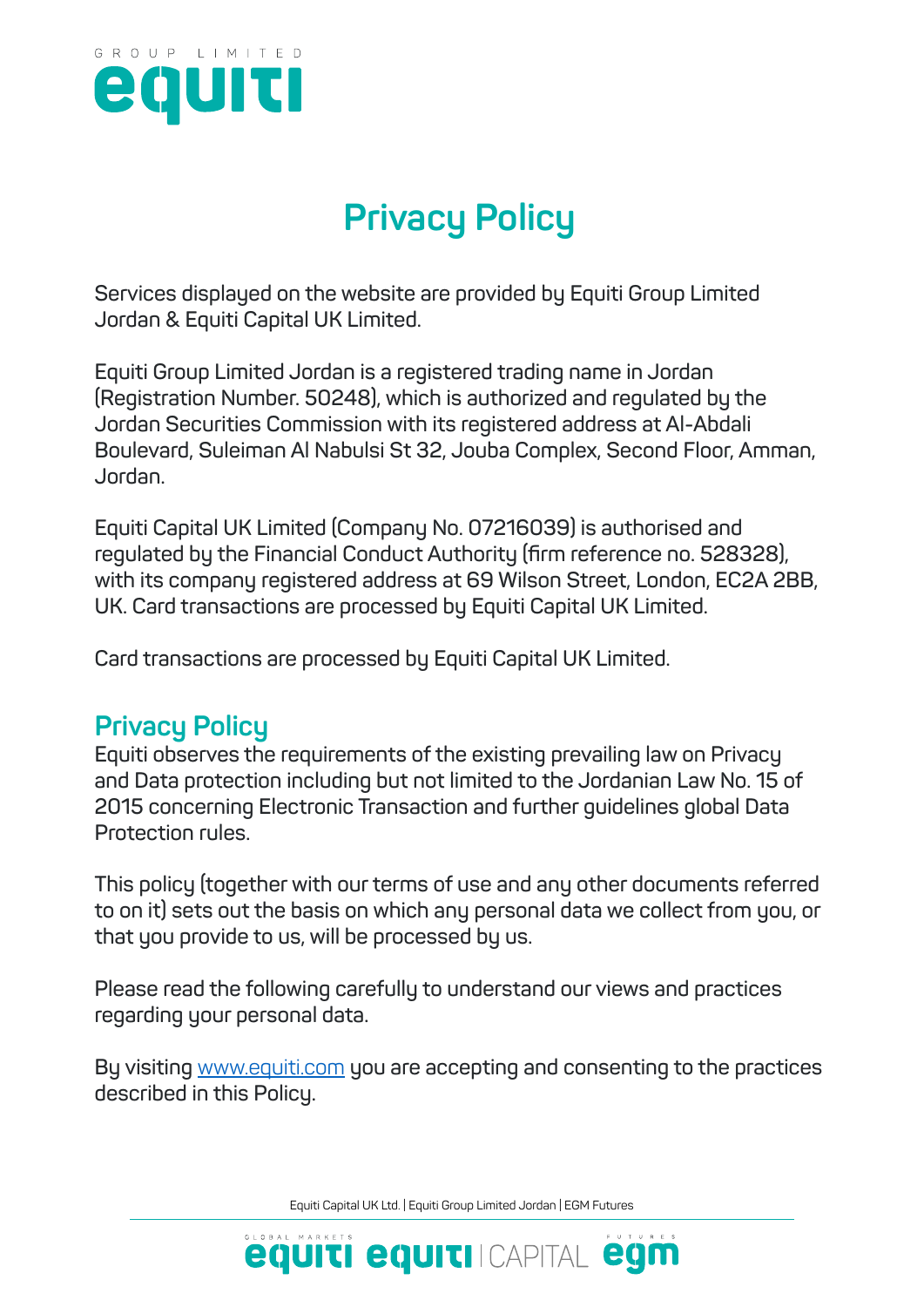

**We train our employees who handle personal information to respect the confidentiality of customer information and the privacy of individuals. We regard breaches of your privacy very seriously and will impose appropriate penalties, including dismissal, should we deem it necessary.**

**For the purposes of this Law, we have nominated a data protection officer to ensure that the management of personal information complies with this Law and this Policy.**

## **INFORMATION WE COLLECT FROM YOU**

**We will collect and process the following data about you from:**

#### **Information you give us:**

**-This is information about you that you give us by filling in forms on our website equiti.com (our site) or by corresponding with us by phone, e-mail or otherwise. It includes information you provide when you register to use our website, when you report a problem with our site or when you contact us to discuss any aspect of your account with us.**

**-The information you give us may include your name, address, date of birth, e-mail address and phone number, financial, tax and payment information, personal data and photograph ID or other information. We obtain most of this information directly from our customers through account applications or other submission forms, and from maintaining records of customer information provided in the course of our ongoing customer service. We may also obtain information from other sources to meet certain regulatory requirements.**

**-We may ask for other information voluntarily from time to time (for example, through market research, surveys or special financial promotion offers) to enable us to improve our service or consider the wider needs of our customers.**

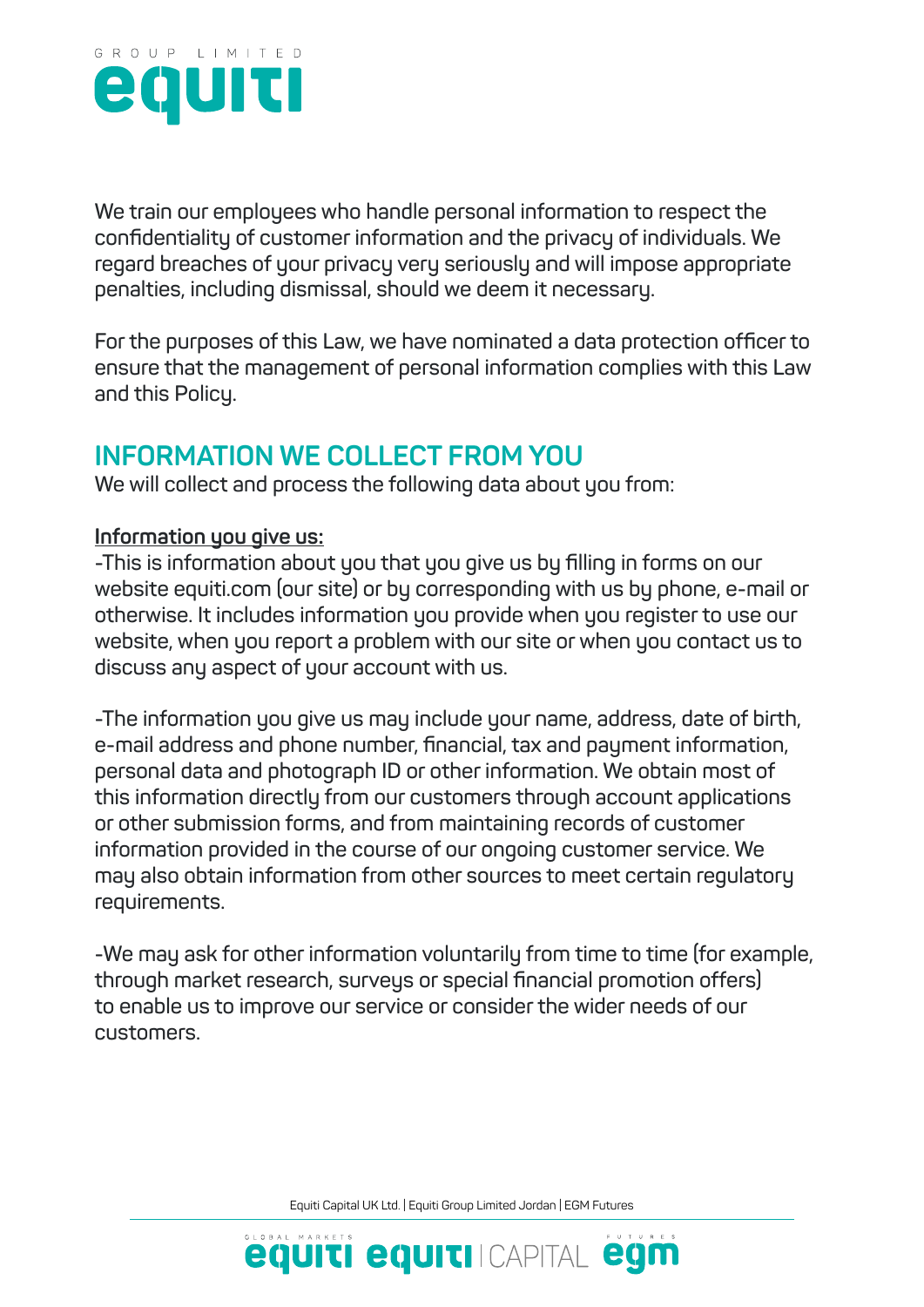

#### **Information we collect about you:**

**-Website: when visiting our site we will automatically collect the following information:**

**-technical information, including the Internet protocol (IP) address used to connect your computer to the Internet, your login information, browser type and version, time zone setting, browser plug-in types and versions, and operating system and platform.**

**-information about your visit, including the full Uniform Resource Locators (URL), clickstream to, through and from our site (including date and time), page response times, download errors, length of visits to certain pages, page interaction information (such as scrolling, clicks, and mouse-overs), methods used to browse away from the page, and any phone number used to call our customer service number.**

**-Telephone Discussions: In each of your discussions with members of our staff we may collect the following information about your call, i.e.: date and time, personal details, any changes registered after the opening of your account and any other significant information which we believe will assist in the efficient operation and maintenance of your account with us.**

#### **Information we receive from other sources:**

**We work closely with third parties (including, for example, business partners, sub-contractors in technical, payment and delivery services, advertising networks, analytics providers, search information providers, credit reference agencies). We use this information to, amongst other matters, assist us in AML/KYC matters.**

## **COOKIES**

**Our website uses cookies to distinguish you from other users of our website. This helps us to provide you with a good experience when you browse our website and also allows us to improve our site. For detailed information please read our Cookies Policy.**

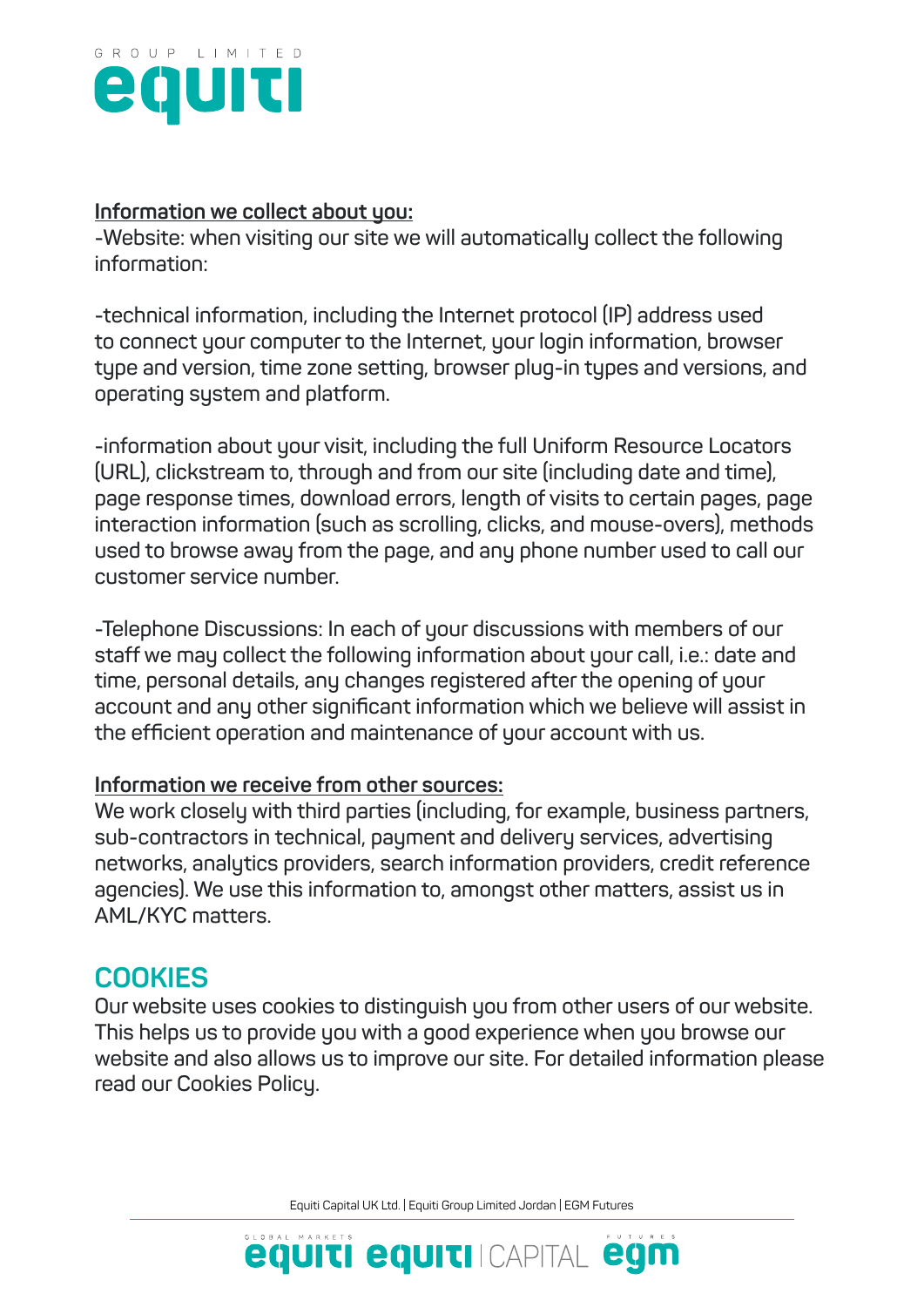

## **TECHNOLOGY IMPROVEMENTS**

**We are always looking at ways to improve efficiency and functionality for customer experience on the website through technology enhancements. This may mean a change to the way in which we collect or use personal information. The impact of any technology changes, which may affect your privacy, will be notified to you at the time of any such change.**

# **LINKS TO THIRD PARTY WEBSITES**

**Our site may have links to external third-party websites that may benefit the user. Please note, however, that third party websites are not covered by our privacy policy and these sites are not subject to our privacy standards and procedures.**

# **HOW WE USE THE INFORMATION**

**We use information held about you in the following ways from Information you give to us:**

**-We will need to carry out our obligations arising from any contracts entered into between you and us and to provide you with the information, products and services that you request from us;**

**-to provide you with information about other products and services we offer that are similar to those that you have already agreed to or enquired about;**

**-to provide you, or permit selected third parties to provide you, with information about products or services we feel may be of interest to you. If you do not want us to use your data in this way, or to pass your details on to third parties for marketing purposes, please tick the relevant box situated on the form on which we collect your data or email us at compliancejo@equiti.com.**

**-to ensure that content from our site is presented in the most effective manner for you and for your computer.**

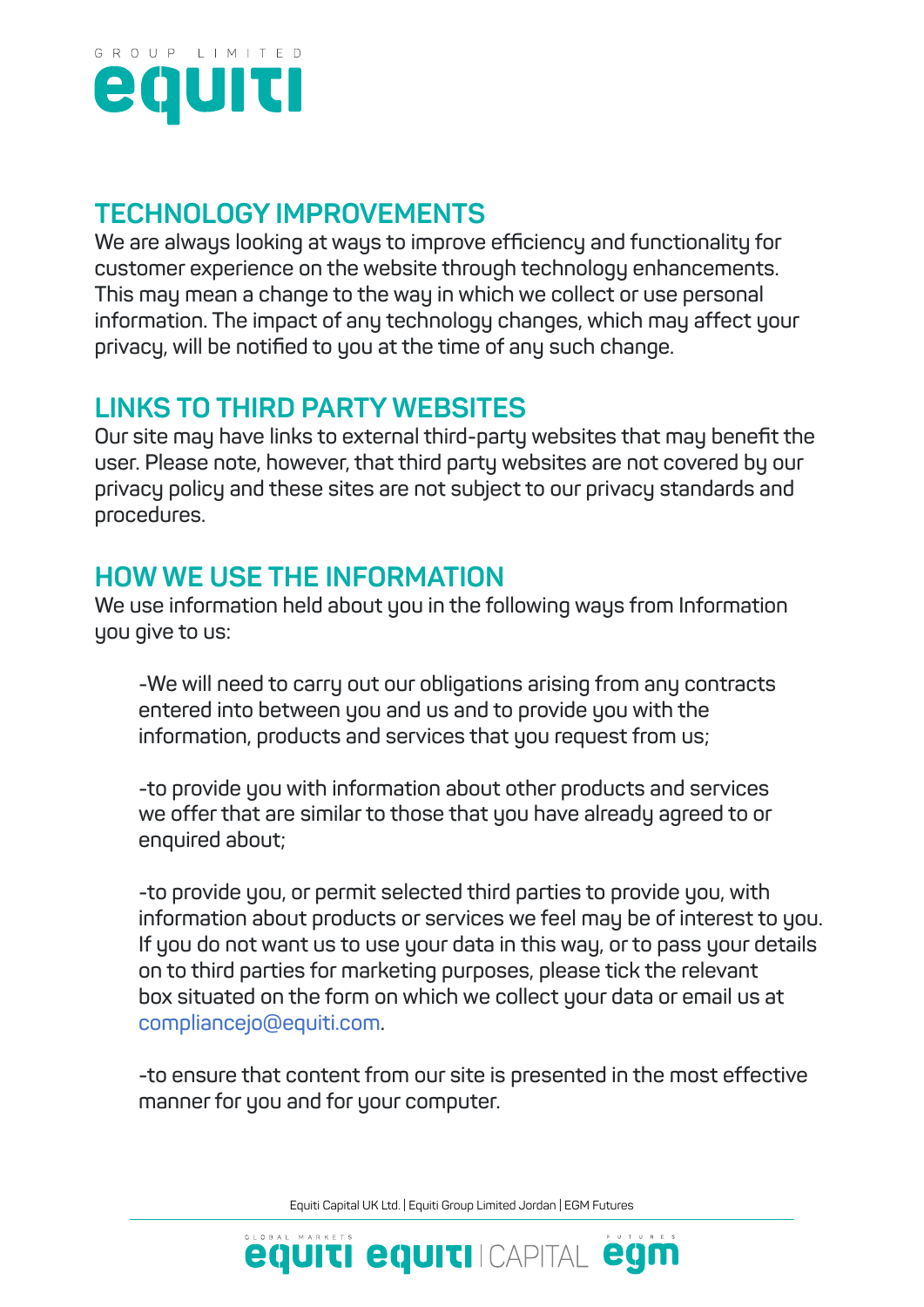

**Information we collect about you we will use as follows:**

**-to administer our website and for internal operations, including troubleshooting, data analysis, testing, research, statistical and survey purposes;**

**-to improve our website to ensure that content is presented in the most effective manner for you and for your computer;**

**-to allow you to participate in interactive features of our service, when you choose to do so;**

**-as part of our efforts to keep our website safe and secure;**

**-to measure or understand the effectiveness of advertising we serve to you and others, and to deliver relevant advertising to you;**

**-to make suggestions and recommendations to you and other users of our site about products or services that may interest you or them.**

**Information we receive from other sources. We will combine this information with information you give to us and information we collect about you. We will use this information and the combined information for the purposes set out above (depending on the types of information we receive).**

#### **DISCLOSURE OF YOUR INFORMATION**

**Depending on the product or service concerned and particular restrictions on sensitive information, this means that personal information may be disclosed to:**

**-Other companies within the Equiti group of companies who provide financial and other services;**

**-Service providers and specialist advisers who have been contracted to provide us with administrative, financial, insurance or other services;**

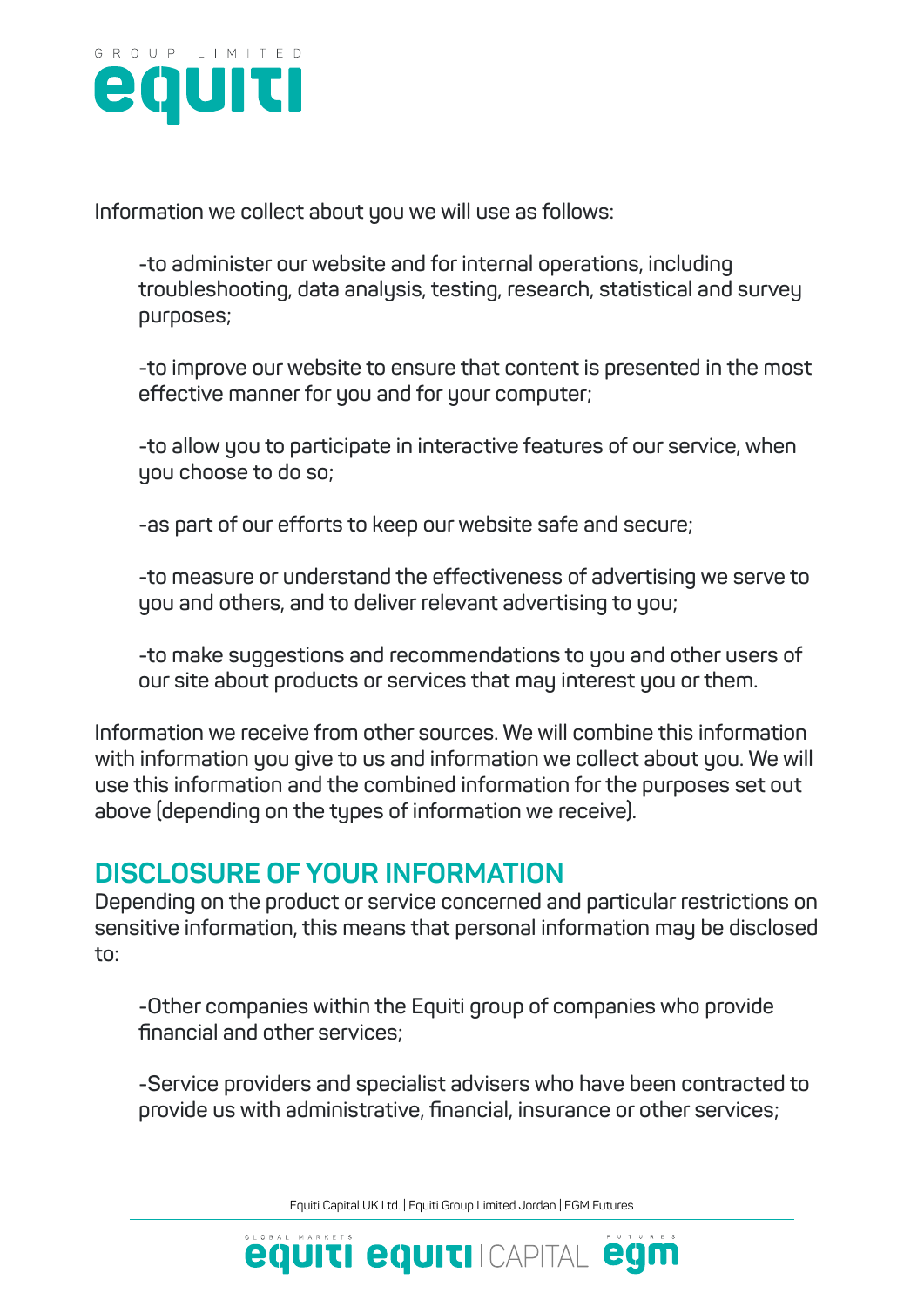

**-Introducing brokers with whom, we have a mutual relationship**

**-Credit providers, courts, tribunals and regulatory and government tax authorities as agreed and authorised by law;**

**-Reference and credit reference agencies. This includes exchanging information with other companies and organisations for the purposes of money laundering regulations, financial crime, fraud protection and mitigation of credit risk;**

**-Anyone authorised by the individual, as specified by that individual or by law through a Power of Attorney Agreement.**

**You agree that We have the right to share your personal information with:**

**-advertisers and advertising networks that require the data to select and serve relevant adverts to you and others. We do not disclose information about identifiable individuals to our advertisers, but we will provide them with aggregate information about our users (for example, we may inform them that 500 men aged under 30 have clicked on their advertisement on any given day). We may also use such aggregate information to help advertisers reach the kind of audience they want to target. We may make use of the personal data we have collected from you to enable us to comply with our advertisers' wishes by displaying their advertisement to that target audience;**

**-analytics and search engine providers that assist us in the improvement and optimisation of our site;**

**-credit reference agencies for the purpose of assessing your credit score where this is a condition of us entering into a contract with you.**

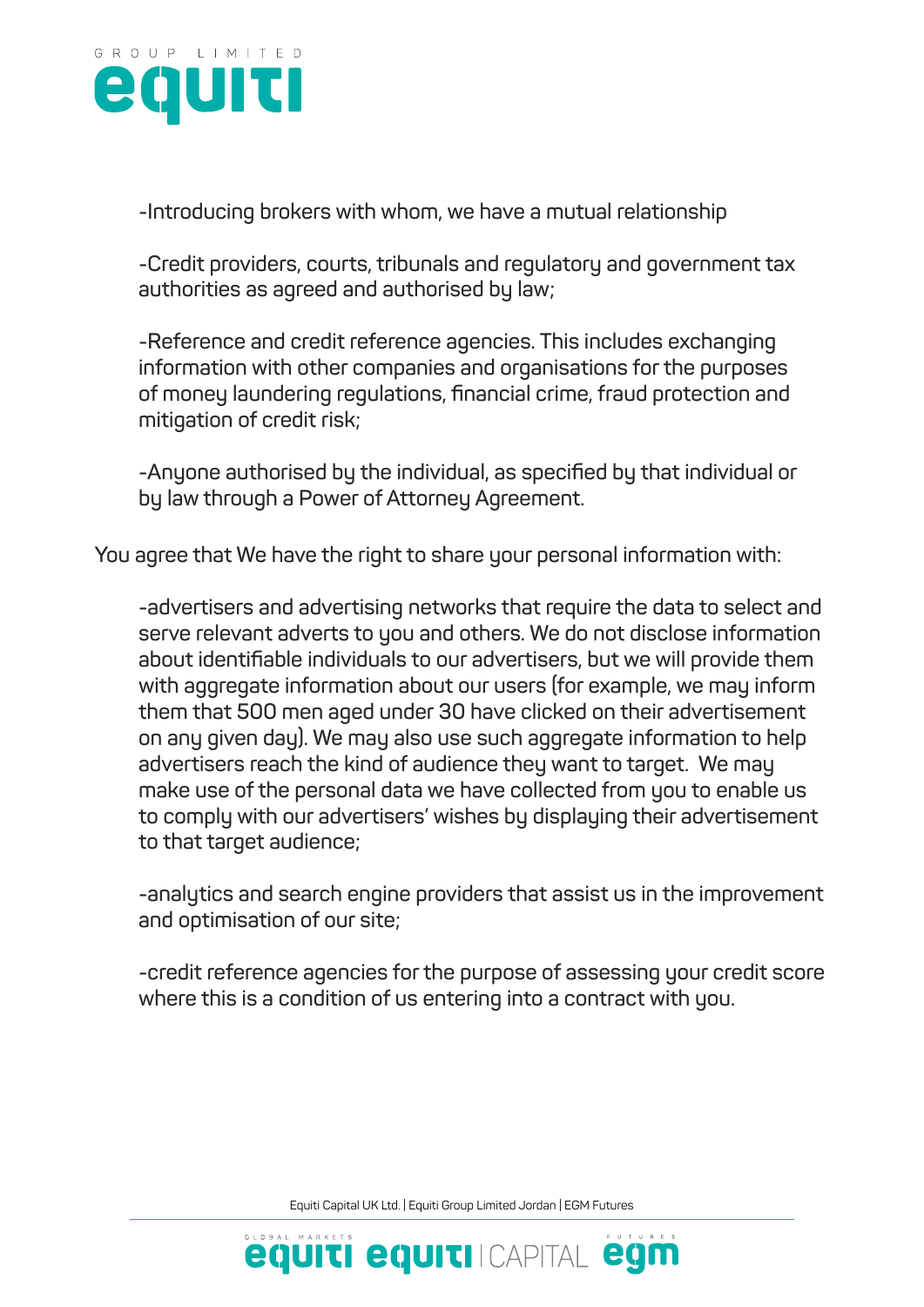

**We will disclose your personal information to third parties:**

**-In the event that we sell or buy any business or assets, in which case we will disclose your personal data to the prospective seller or buyer of such business or assets.**

**-If Equiti, or substantially, all of its assets are acquired by a third party, in which case personal data held by it about its customers will be one of the transferred assets.**

**-If we are under a duty to disclose or share your personal data in order to comply with any legal obligation, or in order to enforce or apply our terms of use or other agreements; or to protect the rights, property, or safety of Equiti, our customers, or others. This includes exchanging information with other companies and organisations for the purposes of fraud protection and credit risk reduction.**

# **WHERE WE STORE YOUR PERSONAL DATA**

**We hold personal information in a combination of secure cloud storage facilities, held electronically on off-site back-up servers or held within multiple cloud servers and we take all necessary steps to protect the personal information we hold from misuse, loss, unauthorised access, modification or disclosure.**

**The data that we collect from you may be transferred to, and stored at, a destination selected by us. By submitting your personal data, you agree to this transfer, storing or processing. We will take all steps reasonably necessary to ensure that your data is treated securely and in accordance with this privacy policy.**

**All information you provide to us is stored on our secure servers. Any payment transactions will be encrypted using SSL technology. Where we have given you (or where you have chosen) a password which enables you to access certain parts of our website, you are responsible for keeping this password confidential. We ask you not to share a password with anyone.**